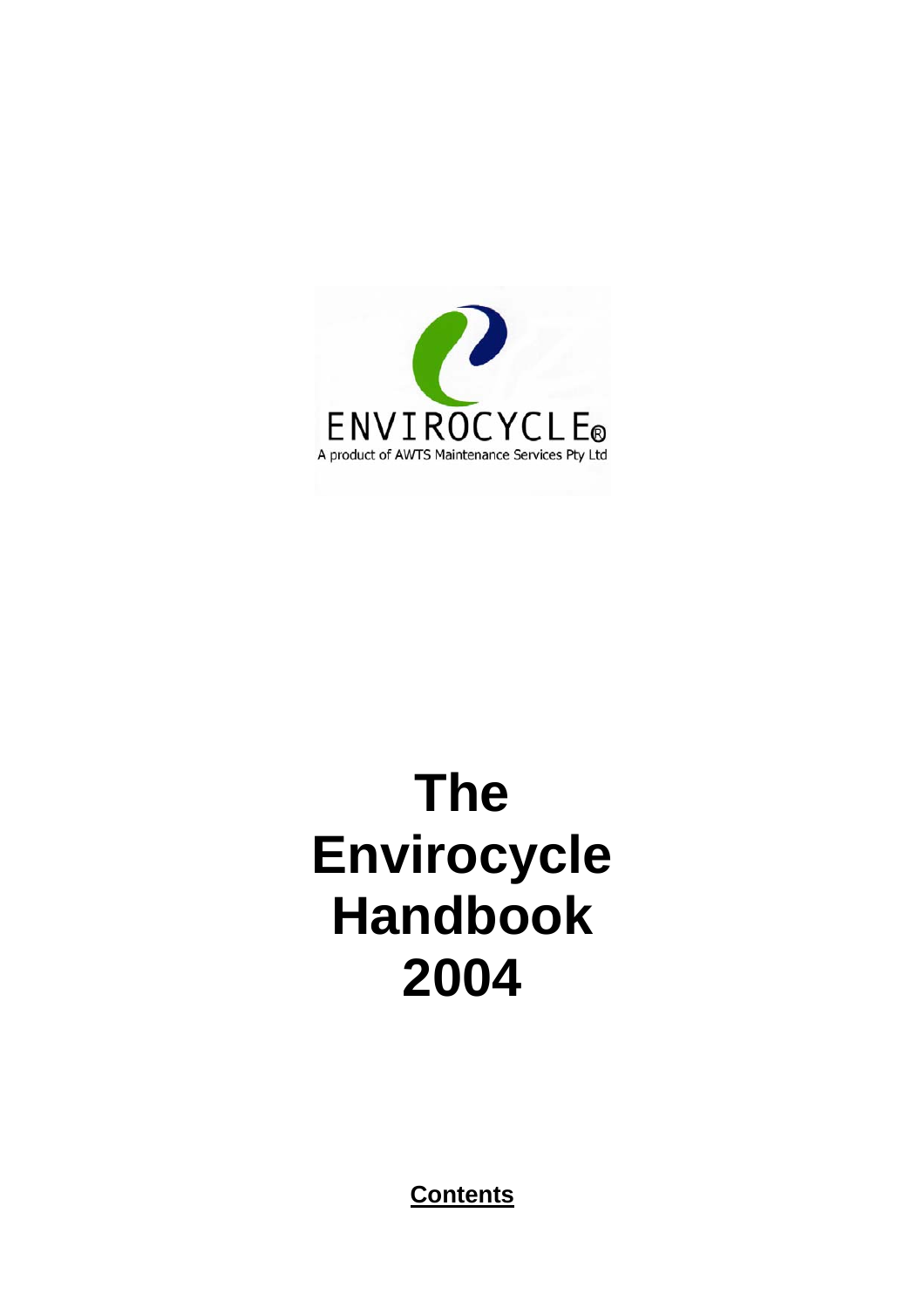| Cover page                                            | 1              |
|-------------------------------------------------------|----------------|
| Notice                                                | $\overline{2}$ |
| Foreword                                              | 3              |
| <b>Electrical Specifications</b>                      | $\overline{4}$ |
| Delivery & Installation Instructions                  | 5 & 6          |
| Owners Responsibility before system can be commission | 6              |
| Site Preparation                                      | $\overline{7}$ |
| <b>Plants List</b>                                    | 8              |
|                                                       | 9              |
| Process Flow & General Description                    | 10 & 11        |
| <b>Helpful Hints</b>                                  | 12             |
| <b>Fault Finding</b>                                  | 13 & 14        |
| Very Important Notice                                 | 14             |
| Maintenance                                           | 15             |
| Renewals                                              | 15             |
| Responsibilities and Legal Requirements               | 16             |
| Responsibility                                        | 17             |
| Garden Irrigation                                     | 17             |
| Your Co-operation Please                              | 17             |
| House Keeping / Plumbing Problems                     | 18             |
| Change of Ownership                                   | 19             |
| Warranty                                              | 20             |
| <b>Service Centres</b>                                | 21             |
|                                                       |                |

# **Notice**

The information in this Handbook is provided as a guide only. The contents are subject to change without notice. Regulations vary from State to State, dependent on conditions prevailing in each State.You are requested to check details with the relevant authorities or contact the nearest Envirocycle Office.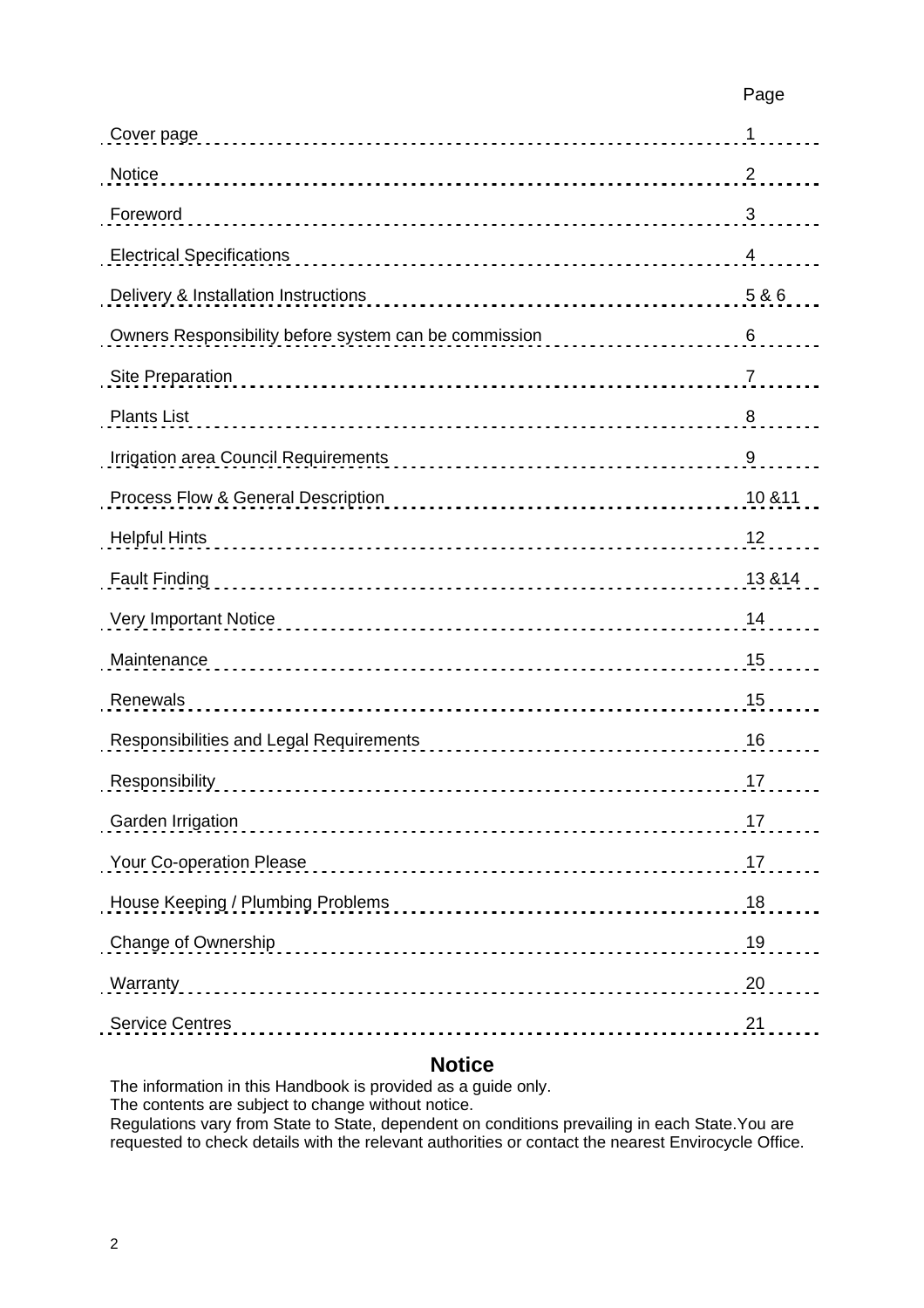# **Foreword**

# **ENVIROCYCLE MODEL 10 NR (Ten Person Capacity/Nitrate Removal)**

Dear Customer,

The Envirocycle Model 10 NR is one of the most advanced Aerated Wastewater Treatment Systems (AWTS) in the world. The Envirocycle Model 10 NR will produce an effluent quality that is second to none. The quality of the effluent is so good that it will assist in reducing size of costly irrigation areas in most regions of Australia.

**ENVIROCYCLE MODEL 10 NR** – The first AWTS accredited in NSW under the NSW Health new accreditation guidelines. The introduction of this guideline has enforced a quality control that was not present in the AWTS industry of Australia. The introduction of quality control will ensure that systems are manufactured to the exact specification used when the system was placed under a strict 6-month test regime. You can be confident that the Envirocycle Model 10 NR is a tested system that produces a quality of treated effluent that reduces the bacterial levels well within what the regulating authorities consider safe in the new accreditation guidelines.

**ENVIROCYCLE MODEL 10 NR** – will revolutionise the AWTS Industry by introducing a U.V. Disinfection Process to reduce the bacteria levels to a point where the wastewater might one day be reused for toilet flushing within the household. **In past chlorine was used which has proved to be unreliable and maintenance intensive.** 

**AWTS Maintenance Services Pty Ltd** – responsible for the development of this "NEW AGE" of Envirocycle systems are now producing Envirocycle systems that in the future will be used as the alternate to sewer, septic tanks, and costly pump-outs. The Envirocycle Model 10 NR is one of those systems that is suitable for such a mammoth challenge. Not only is the Envirocycle System superior in its reduction of bacteria, but it is now even more environmentally friendly by removing a high proportion of nitrogen in the treated effluent.

This handbook has been produced to assist your understanding of the Envirocycle Model 10 NR.

Please keep it in a safe place for easy reference in case you have any questions or have any problems that you may wish to address.

If you have any questions please do not hesitate to call.

On behalf of AWTS Maintenance Services Pty Ltd we thank you for your support and look forward to your co-operation towards a cleaner and healthier environment.

# **FRED SEYMORE**

**MANAGING DIRECTOR**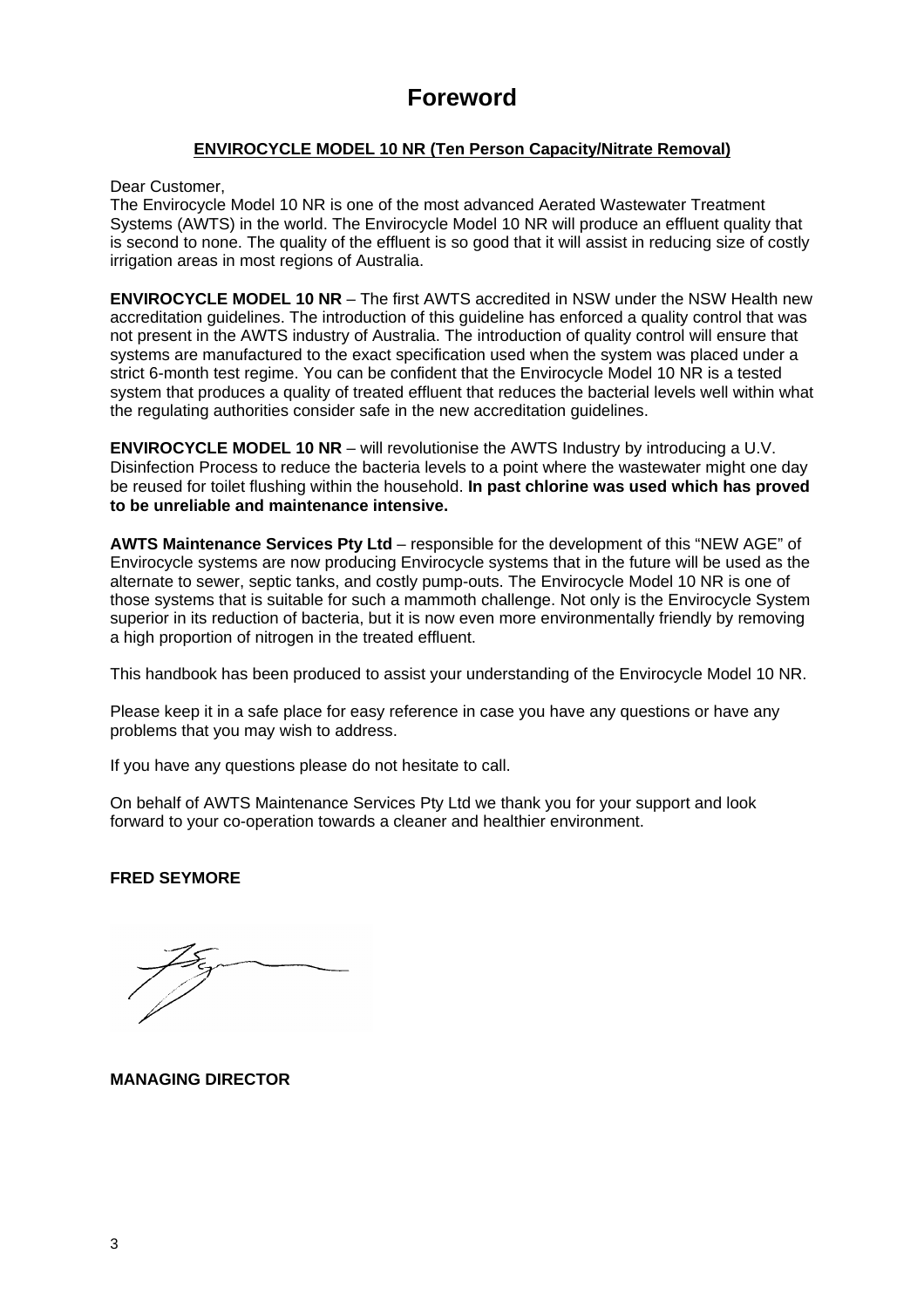# **ELECTRICAL CIRCUIT SPECIFICATIONS FOR ENVIROCYCLE.**

Important: This sheet and the alarm plate must be handed to your electrical contractor.

Caution: this specification changes from time to time – always check. The conduit must be run to the junction box mounted in the side of the control box on the treatment tank. **Ensure you glue all joints in your conduit run** to prevent water from entering

your conduit and the Envirocycle control box and causing damage. Water ingress is not covered under warranty.

• **A dedicated single phase plus earth circuit, protected by a 16 amp** MINIMUM circuit breaker of 8Ka type suitable for motor start, such as Weber/Martec AS168 type, Quicklag, Terasaki Safe "T" or Clipsal "U" type. Minimum cable size 2.5mm, Connected to and run from an EXTERNAL building switchboard (to allow for maintenance when the house is unattended), to the Envirocycle terminal box. Alarm wiring run can be two-core switch wire.

Circuits should be labelled "Envirocycle System"

The above circuits must be connected to the terminals as labelled in the Envirocycle terminal box. Note: Electrical work must be carried out in accordance with A.S/N.Z. 3000 and Supply Authority Rules. A "Notification of electrical work" certificate must be lodged with the Supply Authority for your wiring.

Continuous running current is 0.6amp with maximum intermittent current up to 3.1 amps (dependant on submersible pump size).

 Upon initial energizing of the circuit to the system, the alarm may sound. This may be caused by high water level, and is no cause for concern. If the power is left on, the level will return to normal within 30 minutes and the alarm will automatically reset. Be sure to return the alarm to "NORMAL" after the alarm has reset.

**Alarm Panel:** If the alarm panel is more than 30 meters away from the Envirocycle control box use shielded cable for **SW to alarm panel** to avoid any induced voltage from active cable. **Fault Conditions** 

• Yellow light and buzzer low air pressure. Red light and buzzer high water, both lights U.V. light problem.

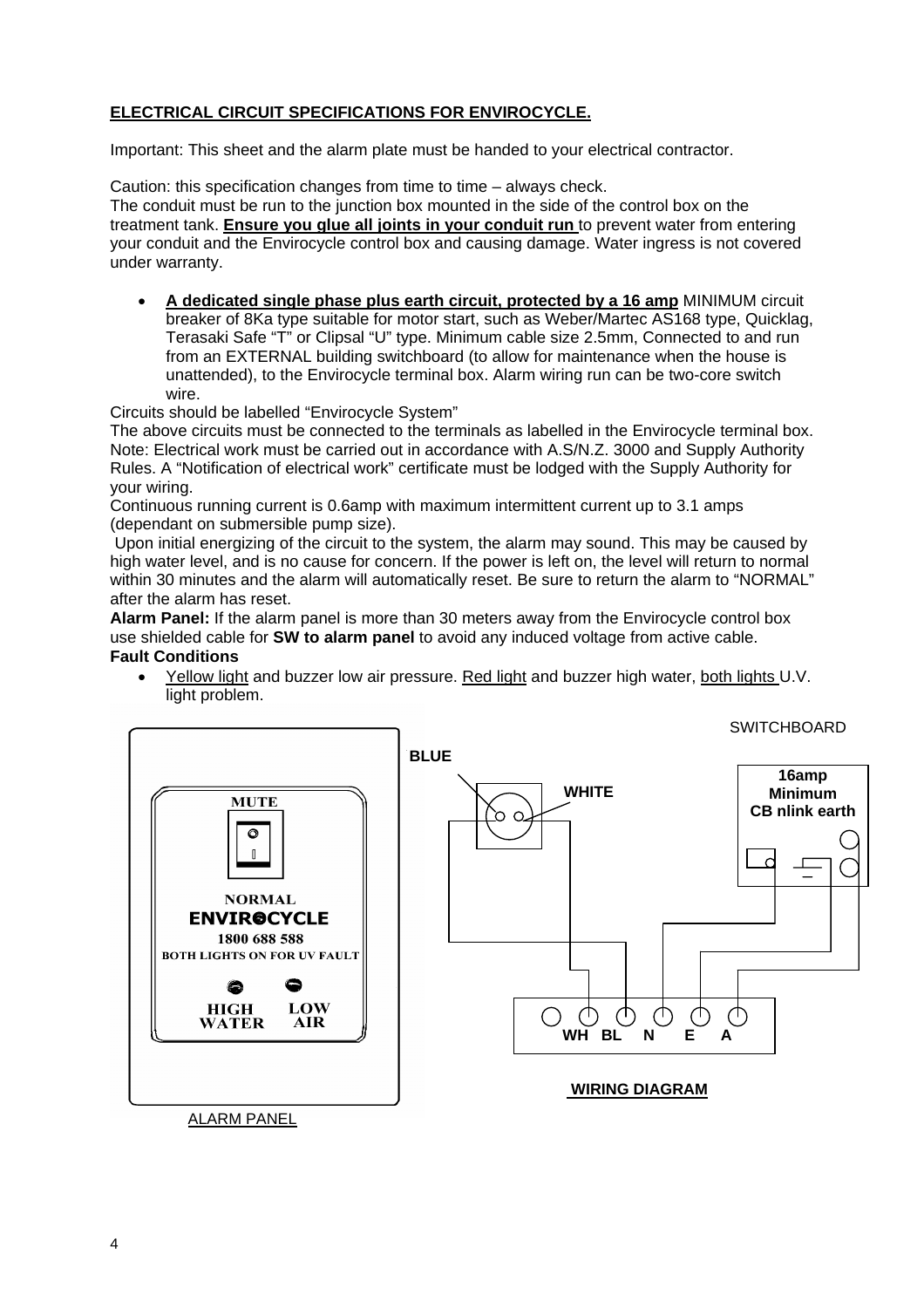### **Delivery and Installation Instructions ENVIROCYCLE MODEL 10NR**

• In most areas tanks will be delivered by a truck equipped with a crane located at the rear of the vehicle. Such vehicles will back up to the tank site, lift and slew the tank into position behind the vehicle before placing it into the prepared hole. Maximum reach from the rear of the vehicle is 3M to centre of tank.



- Make sure the truck has access to your site and observe the following requirements:
	- 4.8m needed to pass under trees and power lines.
	- 3.0m needed between gateposts.
	- Site conditions should be dry and stable under foot.
- To enable the tank to be unloaded, a distance of 6m will be required.



That is: 2.44m of truck 2.48m of tank 1.00m clearances

This also allows enough distance for the crane's outriggers (legs). This diagram also applies for right-hand side unloading.

- Tanks will not be lifted over houses, sheds or other property of value, nor will they be lifted under low power lines.
- Tank sites that are cut out of slopping hills will require enough flat area for the truck to unload.

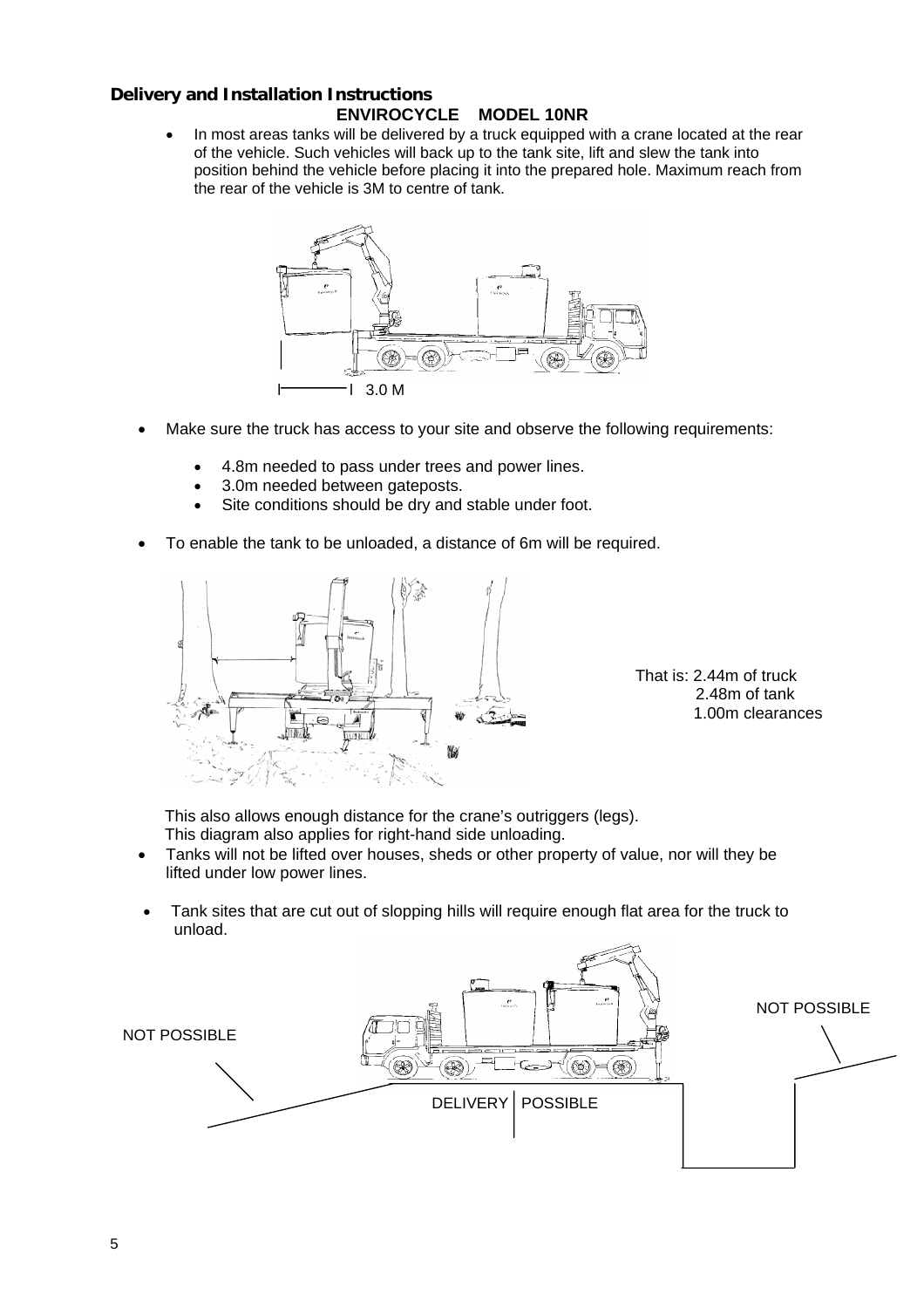Unloading on awkward and dangerous sites will be at the driver's discretion. Safe and clear access is total responsibility of the customer.

# **Tank Dimensions**

| Electric box Height                              | 0.420m |  |  |
|--------------------------------------------------|--------|--|--|
| <b>Outside Diameter</b>                          | 2.480m |  |  |
| <b>Overall Height</b>                            | 2.110m |  |  |
| Height to 100mm inlet                            | 1.637m |  |  |
| (Measured from tank bottom to bottom inlet pipe) |        |  |  |

7. Backfill – Use sand or excavated material/spoil with maximum particle size of 50mm. Ensure that sand or excavated material dose not fall on the lid of the tank, as this will fall into the system through the manholes and clog the system and irrigation pump. Ensure that the backfill material is kept at least 70mm below the surface of the tank lid.

8. Organise electrical and drainage contractor to connect the Envirocycle system to services.

9. The electrical contractor must follow the electrical specification supplied with the Envirocycle alarm panel at the time of delivery.

10. The drainage connection is a standard 100mm sewer inlet.

11. Commission – The Envirocycle is ready for commissioning once the electrical power is provided to the system.

### **IMPORTANT: THE SYSTEM CANNOT BE COMMISSIONED UNLESS POWER IS AVAILABLE AT THE UNIT.**

12. Commissioning Checklist-PLEASE ENSURE THE FOLLOWING IS COMPLETED PRIOR TO COMMISSIONING. Owners Responsibility

- Envirocycle is filled with 5300 litres or to a depth of 1300mm in Primary Chamber (first chamber) of portable water.
- Irrigation area is completed.
- Irrigation line is available at tank.
- Electrical power is connected.
- Drains connected.

13. The Envirocycle system will then be switched on (Commissioned) by an accredited technician employed/or an agent of AWTS Maintenance Services Pty Ltd.

14. Ensure that the excavated ground or base material is capable of carrying loads of approximately 3.0 ton/m2

15. Site preparation drawings shows excavation walls to be perpendicular. However, depending on soil conditions, the excavator may need to angle or retain the sidewalls such that they don't cave in during installation.

16. except for the person/s responsible for lifting and positioning of the tank in the excavated site, there must not be any person within 20m of the installation site during lifting and positioning of the tank.

17. Tank must be level in both inflow/outflow direction and 90o to the inflow/outflow direction (< 1o deviation).

Note: Do not act solely on the basis if the material contained above. Items herein are general comments only and do not convey advice per se. We therefore recommend that our formal advice be sought before acting in any of these areas.

# **SITE PREPERATION - ENVIROCYCLE - MODEL 10NR**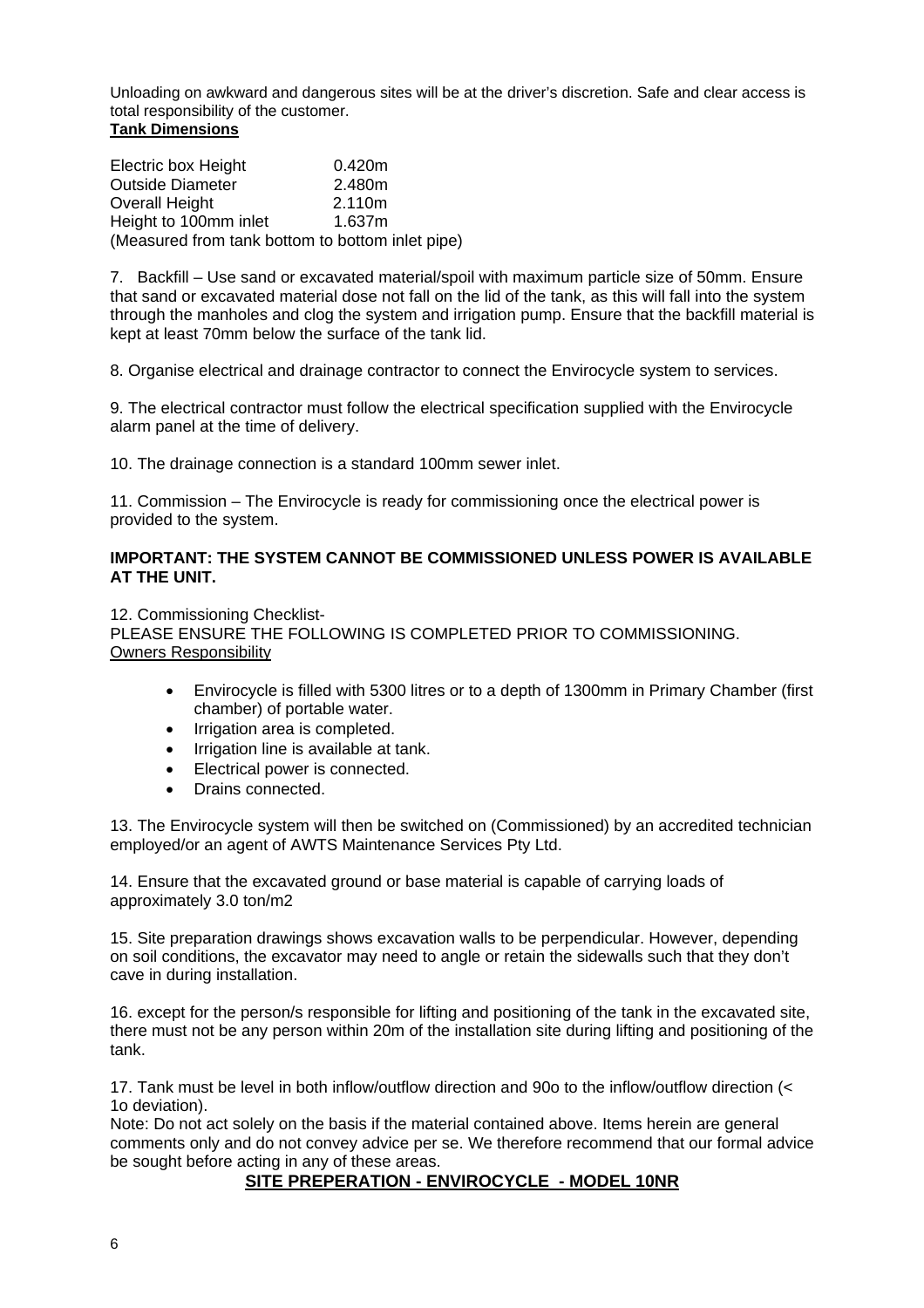### **FLAT SITE HOLE TO BE DUG.**



*The base of the septic tank should be placed on 50mm layer of sand or fines. To this an area of 3 Metres Square should be dug to a depth of 2200mm below ground level.* 



IMPORTANT: **AFTER INSTALLING, FILL TANK WITH 5300 LITRES OR TILL BOTH LOTS OF MESH ARE COVERED EACH SIDE OF CENTRE PANEL, PLEASE USE POTABLE WATER.Note:** If tank is not filled with water it could hydraulically lift out of the ground during wet conditions. Water is also required in order for the Envirocycle system to be commissioned.

Filling the tank with water should be done by the installer and the company will not accept any responsibility if this action is not carried out.

Ensure that the excavated ground or base material is capable of carrying loads of approximately 3.0 ton/mo.

Excavation drawing shows excavation walls to be perpendicular. However, depending on soil conditions, the excavator may need to angle and/or retain the side walls such that they don't cave in before the tanks are installed.

Do not act solely on the basis of material contained above. Items herein are general comments only and do not convey advice per se. We therefore recommend that our formal advice be sought before acting in any of these areas.

# **SUITABLE PLANTS FOR THE SURFACE IRRIGATION AREA**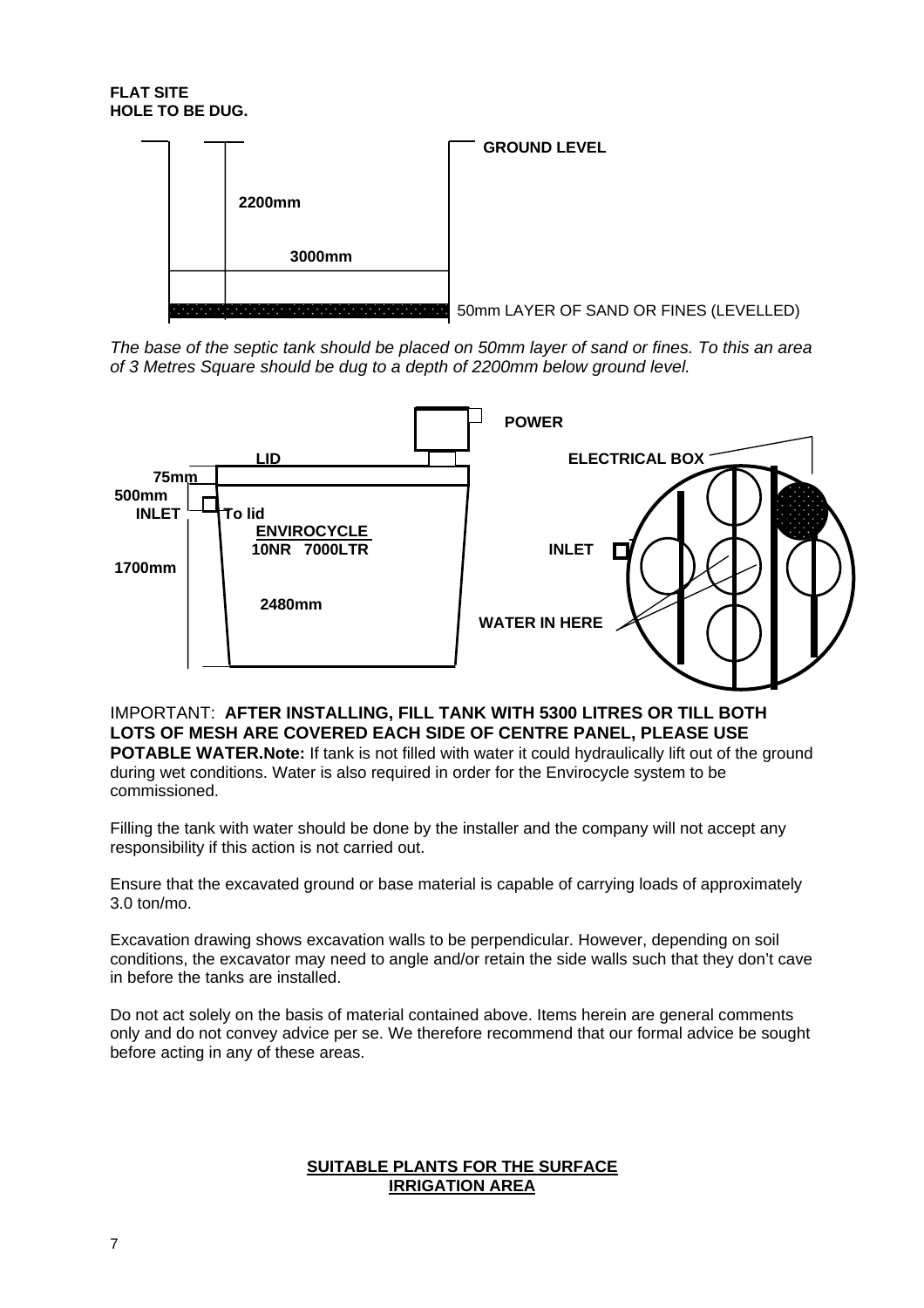**NOTE:** The list is only intended to provide a selection of trees, shrubs and other plants which may be considered suitable for the surface irrigation disposal area. However, because of wide climate and soil variations it is essential that further investigation be made with your local plant nursery before finalising your plant choice to suit your particular locality and site conditions.

### **COMMON NAME APPROX HEIGHT**

| <b>TREES</b>                                                                                                                                                                                      |       |                                                                              |
|---------------------------------------------------------------------------------------------------------------------------------------------------------------------------------------------------|-------|------------------------------------------------------------------------------|
| <b>Willow Myrtle</b><br>Cootamundra Wattle<br>River She Oak<br><b>Red Bottlebrush</b><br>Sydney Blue Gum<br><b>River Red Gum</b><br>Native Frangipani<br>Coast Tea Tree<br><b>Broad Paperbark</b> | 5-7 M | 5-6 M<br>3-6 M<br>$6-10M$<br>$3-6M$<br>15-20 M<br>15-20 M<br>$3-5M$<br>5-6 M |
| <u>SHRUBS</u>                                                                                                                                                                                     |       |                                                                              |
| Gossamer Wattle<br><b>Flinders Range Wattle</b><br>Umbrella Grass<br>Geraldton Wax                                                                                                                |       | $2-4M$<br>$2-3M$<br>$1-5M$                                                   |

### CLIMBERS

Purple Coral Pea Snake Vine Jasminum Grandiflorum Common Jasmin Duskey Coral Pea Japanese Honey Suckle

### **PERENNIALS**

Marguerite Daisy Shasta Daisy Black Eyed Susan

# **Irrigation Area Council Requirements**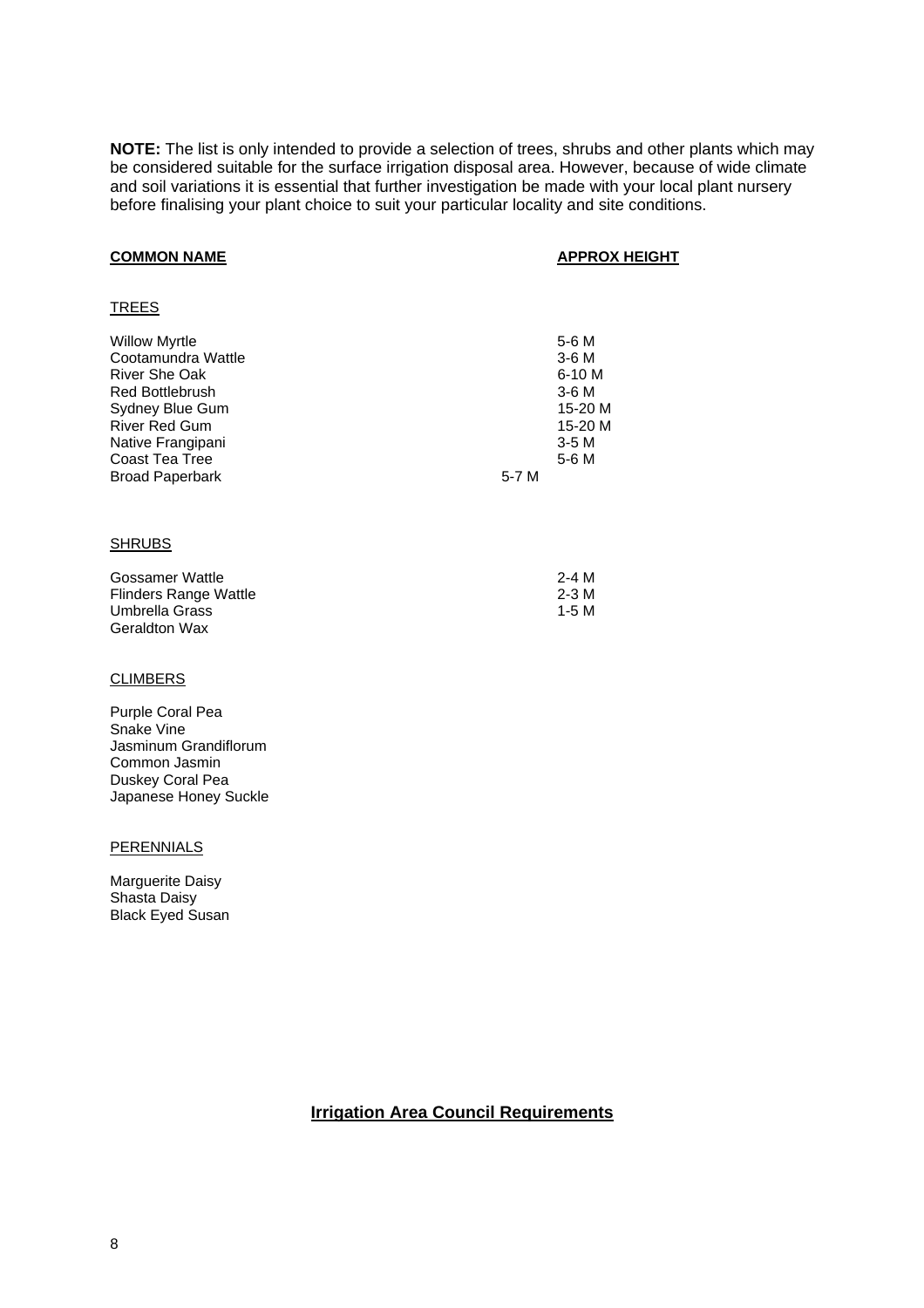| <b>System</b>                       | <b>Recommended Buffer Distances</b>                                                                                                                                                                                    |
|-------------------------------------|------------------------------------------------------------------------------------------------------------------------------------------------------------------------------------------------------------------------|
| All land and application systems    | 100 metres to permanent surface<br>waters. (eg river, streams etc)<br>250 metres to domestic groundwater<br>well.<br>40 meters to other waters (eg farm<br>dams, drainage channels).                                   |
| Surface spray irrigation            | 6 metres if area up-gradient and 3<br>$\bullet$<br>metres if area down-gradient of<br>driveways and property boundaries.<br>15 metres to dwellings.<br>3 metres to paths and walkways.<br>6 metres to swimming pools.  |
| Surface drip and trickle irrigation | 6 metres if area down-gradient and 3<br>metres if area down-gradient of<br>swimming pools, property<br>boundaries, driveways & buildings.                                                                              |
| Subsurface irrigation               | 6 metres if area down-gradient and 3<br>$\bullet$<br>metres if area down-gradient of<br>swimming pools, property<br>boundaries, driveways & buildings.                                                                 |
| Absorption system                   | 12 metres if area up-gradient and 6<br>metres if area down-gradient of<br>property boundary.<br>6 metres if area down-gradient and 3<br>metres if area down-gradient of<br>swimming pools, driveways and<br>buildings. |

**Please Note: Most councils require a geo-technical survey to be carried out prior to lodging an application.** 

**For more information contact your local council or wastewater treatment installer.**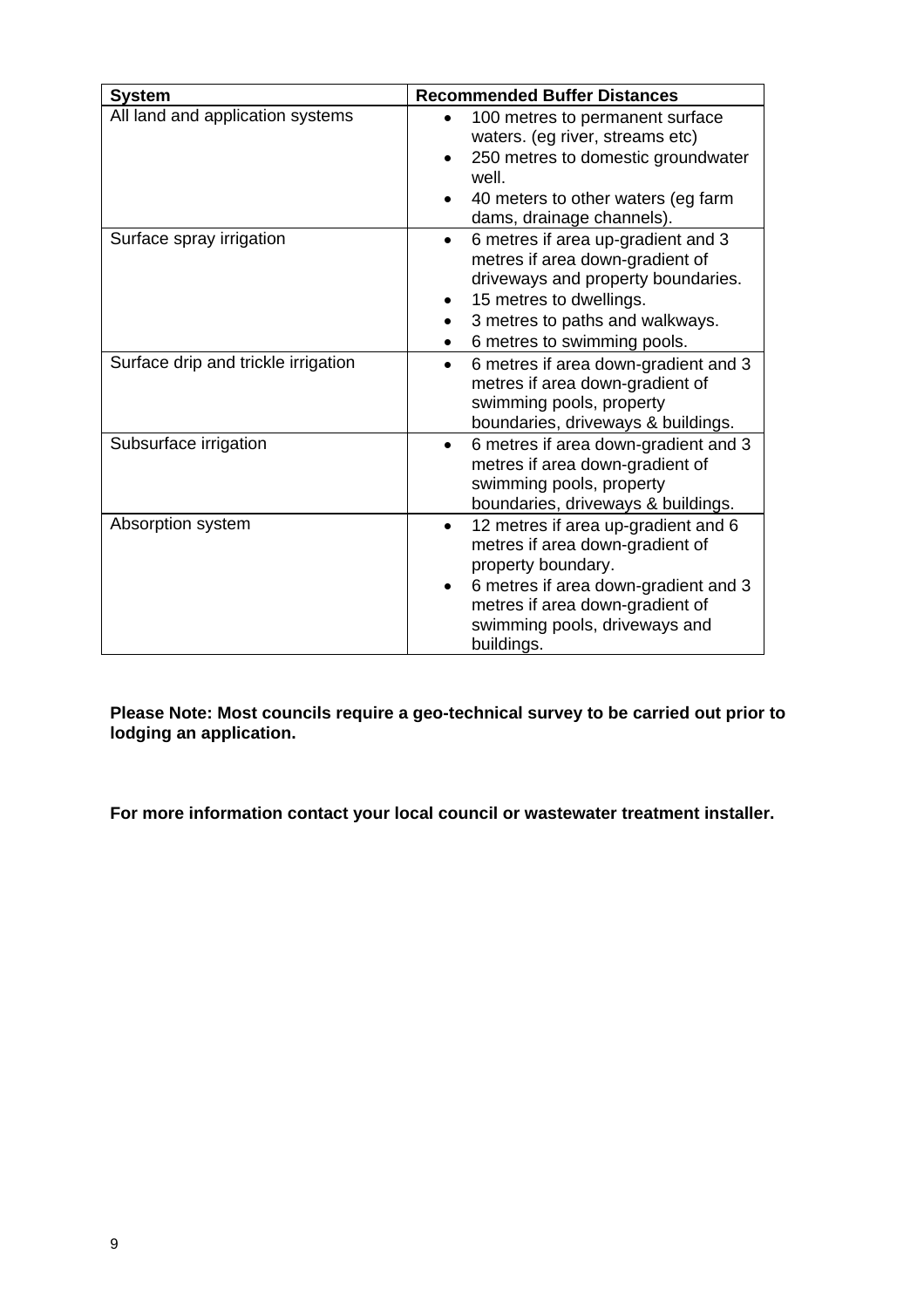# **Process Flow**



# **General Description and Function of the Plant**

### PRIMARY TREATMENT

The first stage of treatment is to separate the solids from the liquids. The solids mainly toilet wastes, remain in the first compartment where a digestion process takes place. The digestion is accelerated by the presence of anaerobic micro-organisms which multiply rapidly under ideal conditions and which will ensure that the offensive faecal solids are turned into an inert waste. **Hence, the microbial action in the first tank should not be hindered by the discharge of chemicals through household drainage fittings, e.g. chemical toilet cleaners and other anti-bacterial cleaning products.**

### SECONDARY TREATMENT

The subsequent treatment stages are mainly concerned with the aeration of the liquid wastes. Once more microbes present in these liquids are used to assist in the aeration process. The micro-organisms are called aerobes and will thrive and multiply in the presence of oxygen. It is therefore important that a constant air supply is being maintained at all times. The air is supplied from a small blower located near the system.

### **SETTLING**

Following aeration the liquid wastes are allowed to settle under quiescent conditions. Any solid particles, which are suspended in the aerated effluent, will settle out and are returned automatically to the first or second treatment stage. The clarified water, although it looks reasonably clean, may still contain some bacteria which will have to be removed.

### TERTIARY TREATMENT

The bacteria are removed by an Ultra Violet process. While the clarified effluent flows through the U.V. chamber it comes into contact with a disinfecting agent. U.V. disinfection will ensure the final effluent, meets the criteria set by regulating bodies, prior to irrigation onto your garden.

### NUTRIENT REMOVAL

The aerated, clarified and disinfected water contains natural nutrients such as phosphates and nitrates, which are a bonus for the garden. Plants will readily take up these nutrients and thrive,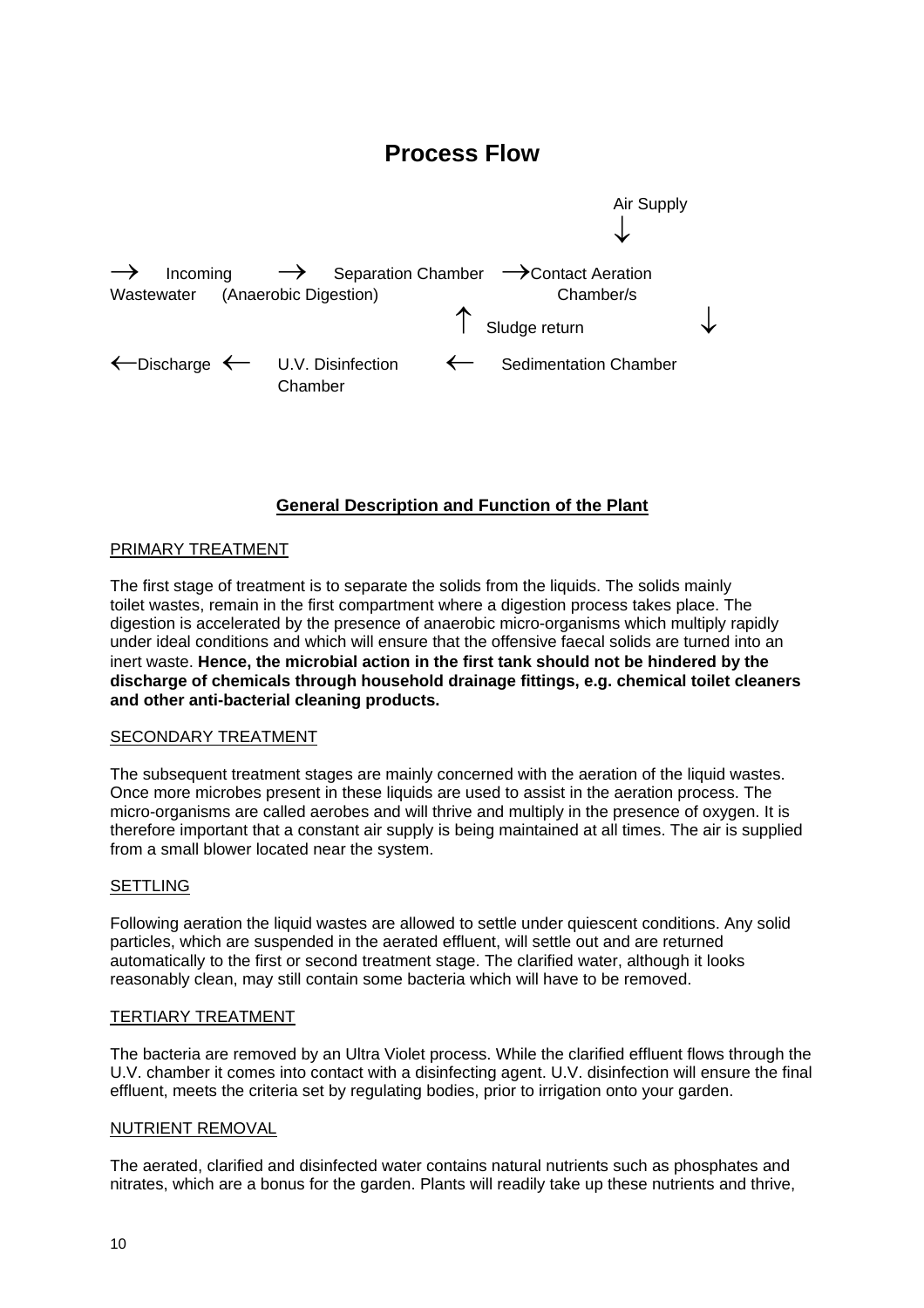thus completing the cycle. The Envirocycle reduces the nitrate concentration with its process a further 75%.

### **OPERATION**

Once all your household drainage fittings have been connected correctly to the unit, it can be used for its intended purpose immediately; provided your garden area has been landscaped to the satisfaction of your local Council.

The landscaping requirements are very essential, because you cannot irrigate on barren dirt. The entire operation of the Envirocycle is automatic. **Please refrain from making any adjustments to the air supply or pumping equipment.**

Should you require further information on the operation of the system, please contact the nearest Envirocycle office.

# GENERAL

- 1. Electricity Consumption Our electrical consultants advise that the annual usage of electricity for the total system is similar to an average household refrigerator.
- 2. **Septic Tank/Compartment Dependant on individual household usage, it will be necessary to periodically remove the contents. This is the homeowner's responsibility. Our company will assist where required but with costs for customers account.** This service may be carried out by any person or organisation approved by the Health Department.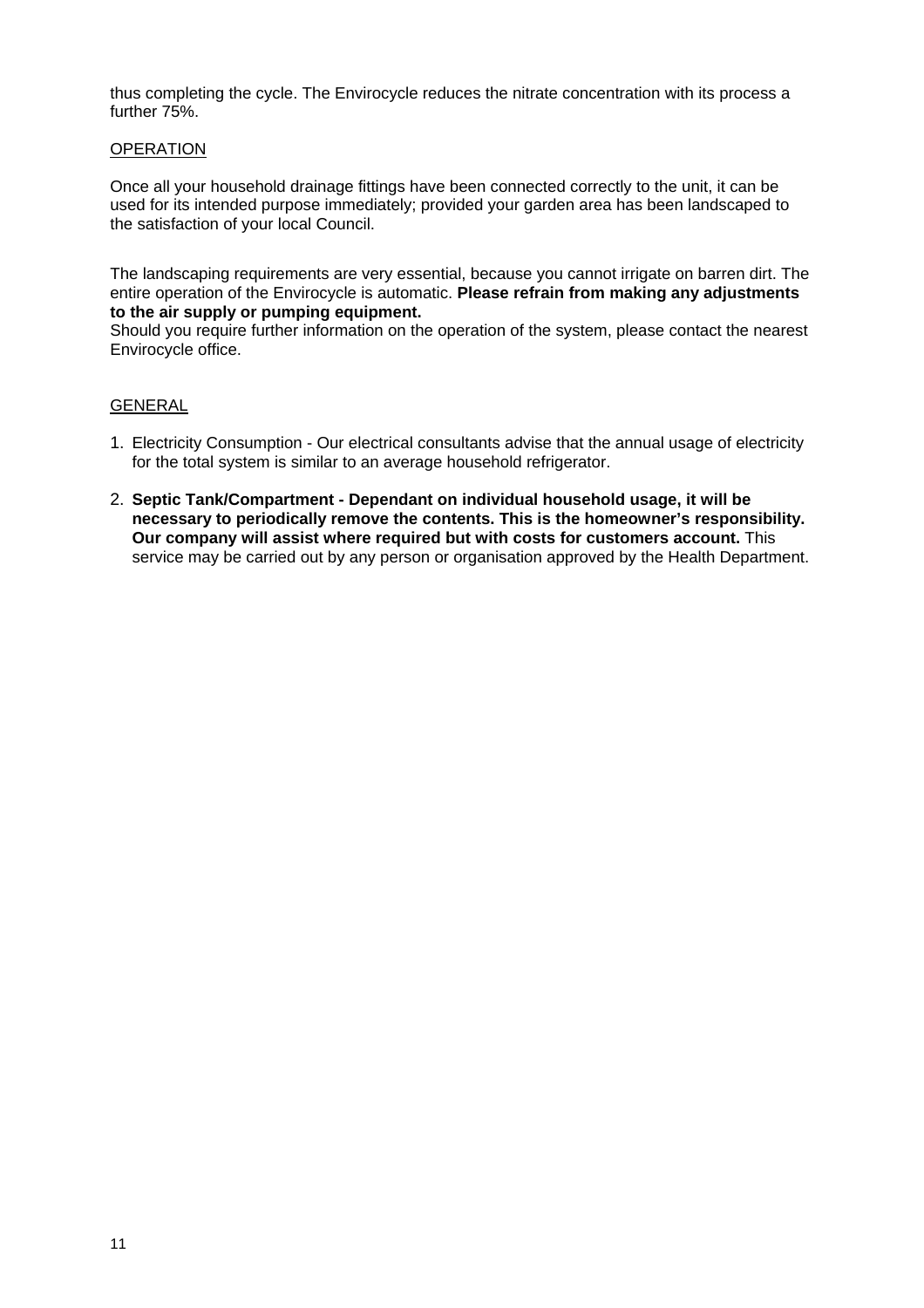# **HELPFUL HINTS**

Hereunder are recommendations to maintain performance of your system within standards set by the regulating bodies. With a little care you will have trouble-free use for a long time.

| <b>AVOID</b>     | - Disposing of newspaper, disposable or sanitary napkins.<br>- The use of garbage disposal units in sinks.                                                                                         |
|------------------|----------------------------------------------------------------------------------------------------------------------------------------------------------------------------------------------------|
| <b>DO NOT</b>    | - Use strong caustic, alkalis, oils, acids, bleaches, disinfectants or<br>chemical detergents. These items kill the purifying bacteria, cause bad odours<br>and damage the workings of the system. |
| <b>DO NOT</b>    | - Exceed the maximum design load or subject the system to hydraulic<br>shock loads.                                                                                                                |
| DO               | - Use biodegradable detergents.                                                                                                                                                                    |
| <b>SPREAD</b>    | - Your wash loads over six or seven days where possible.                                                                                                                                           |
| <b>NEVER</b>     | - Switch off power.                                                                                                                                                                                |
| <b>CHECKLIST</b> | - In the unlikely event of anything going wrong PLEASE DO<br>NOT PANIC. Please refer to the faultfinding section below.                                                                            |
| USE              | - Cleaning products that specify "Safe for Septics".                                                                                                                                               |
| <b>MAINTAIN</b>  | - Your Irrigation area.                                                                                                                                                                            |
| <b>RENEW</b>     | - Your Service Agreement.                                                                                                                                                                          |
| <b>QUESTION</b>  | - If you have any problems or questions contact our service department.                                                                                                                            |
| <b>REACT</b>     | - If the alarm is activated eliminate the problem ASAP.                                                                                                                                            |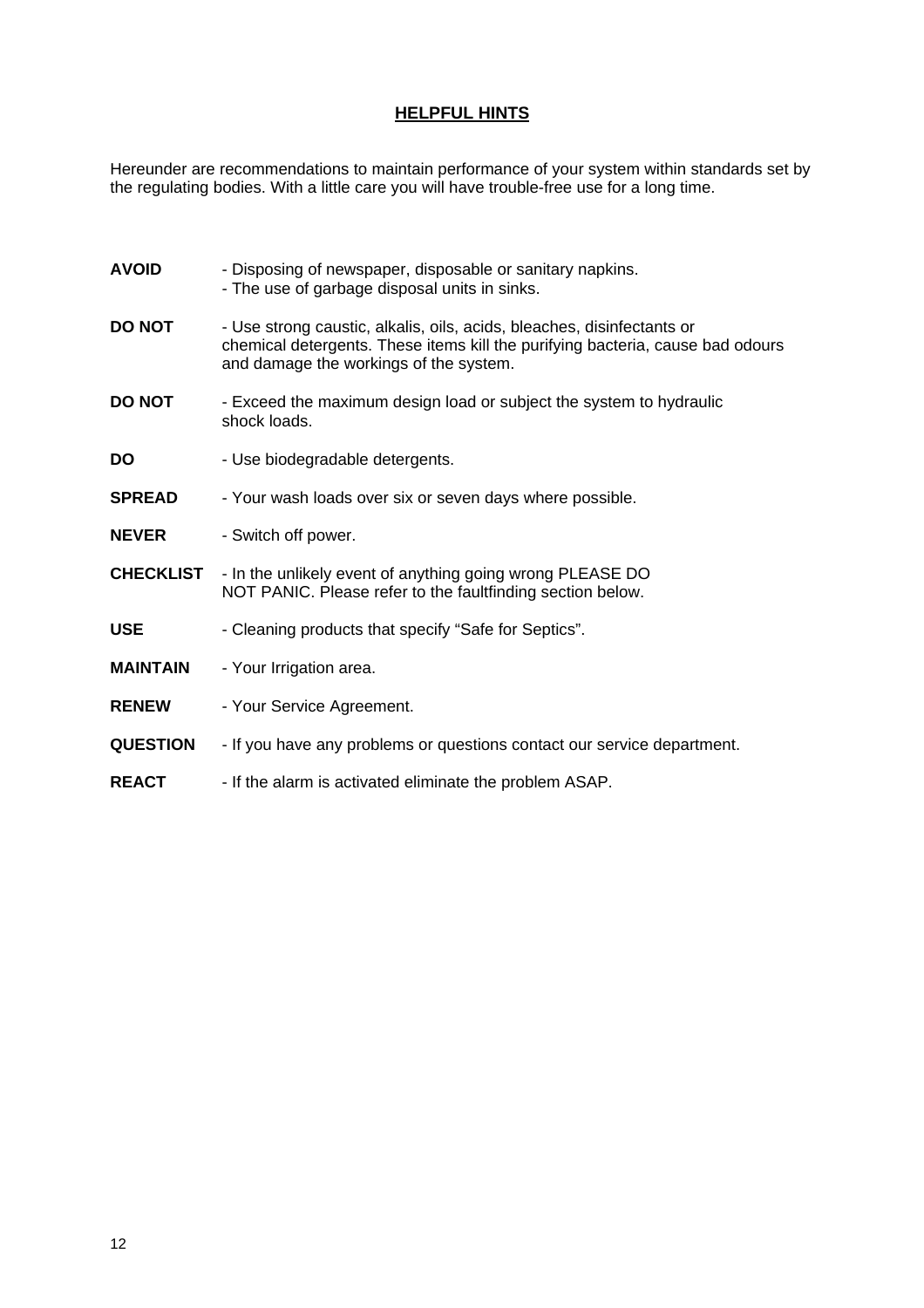# **FAULT FINDING**

Careful attention should be paid to the points mentioned on Page 5 of this handbook, for efficient plant operation.

However, on rare occasions, some minor mishaps, which can easily rectified, do occur. Please do not panic as the plant is designed to give sufficient leeway, with normal household usage, before untreated wastewater is discharged.

### FAULT - The Alarm Operates

# CAUSE ACTION

- 1. Tripping of a circuit breaker \* Turn alarm to mute.
- 
- 
- 
- 4. Kink in irrigation line.
- 5. Blockage in irrigation line. **NOTICE (re: instruction**
- 
- 
- 

# FAULT - Irrigation Does Not Work

### CAUSE CAUSE ACTION

- 1. Pump failure  **See VERY**
- 2. Blocked filter (early models) or **IMPORTANT NOTICE**
- 

### FAULT - Excessive Foaming

# CAUSE **ACTION** 1. Too much detergent being example of the state of the Use recommended used in laundry. The contract of the contract of the contract of the Quantities.

# FAULT - Persistent Odours

### CAUSE ACTION 1. The first chamber in the system  $\overline{\phantom{a}}$  Refer to the local office has not matured yet. The set of the set of the set of the set of the set of the set of the set of the set of the set of the set of the set of the set of the set of the set of the set of the set of the set of the set of the 2. Too much water is being discharged • Avoid using the shower

in the control box. Listen at the control box 2. Irrigation pump failure. The same is to hear if the blower is 3. Blocked irrigation filter. running. If not, see

to reset circuit breaker).

7. Power failure. • If blower is running 8. U.V. Light failure. Check irrigation system  $f$ or: $\overline{\phantom{a}}$ 

a) Blocked filter (early models).

- b) Kink in hose
- c) Blockage in hose
- Both lights are activated on alarm simultaneously (U.V. failure).

# (re instruction to reset

3. Kink in hose. circuit breaker).

- Clear filter or lines.
- Straighten hose.

2. Too many washes. **• Do one or two washes • Do one or two washes** per day.

13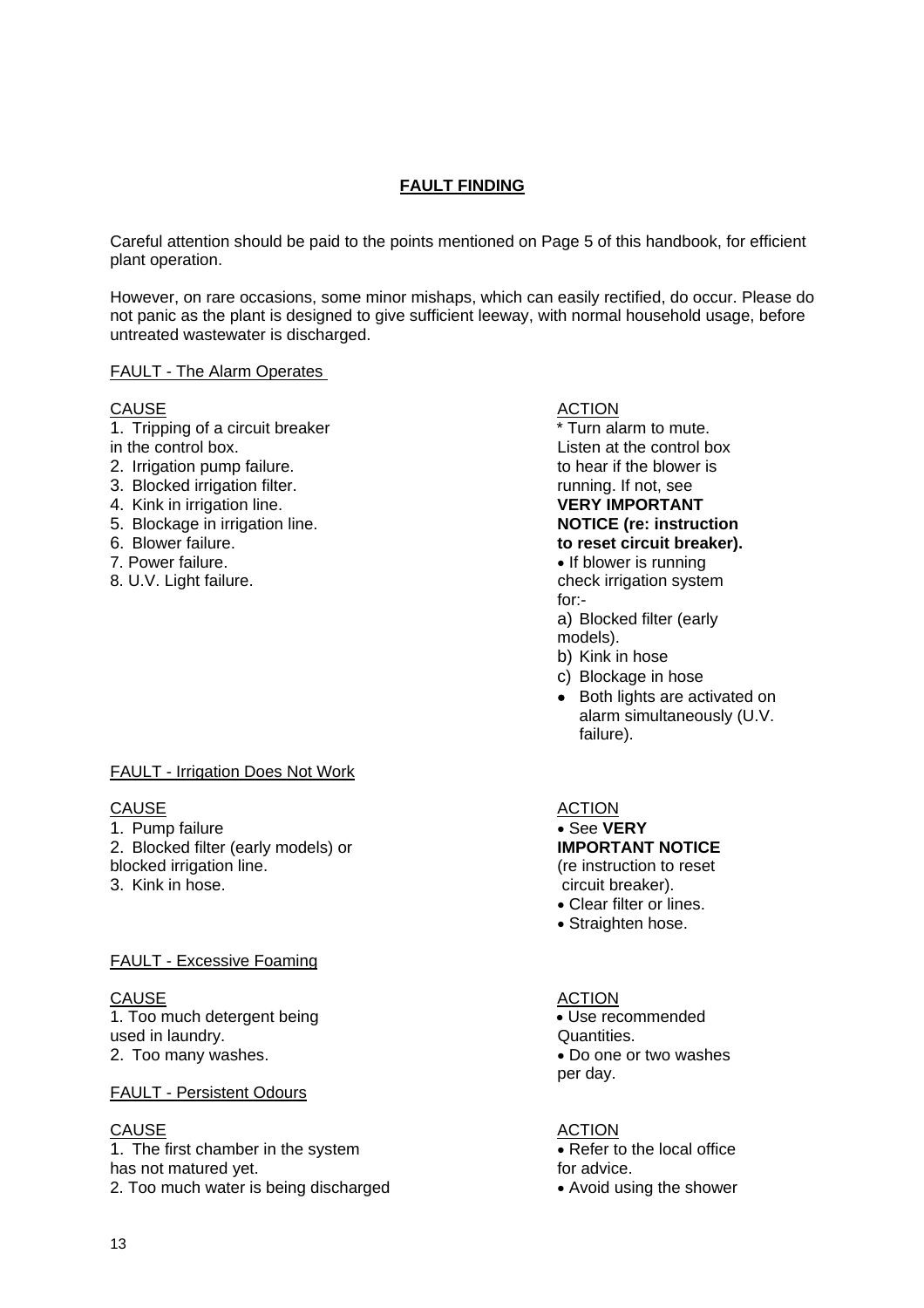through your household fittings at the and automatic washing same time. The same time at the same time at the same time at the same time

3. Excessive chemicals and/or disinfectants • Please avoid and the are being used in your residence. Some system will recover.

4. E-duct vent or S-bends are not suitably • Refer your plumber or constructed. The local office for advice.

5. Exposed areas in tanks, seal degradation. • Apply a light mix of

6. The system is required to do more than sand/cement or similar it is designed for. The matrix of the matrix of the mix.

 • Refrain from overloading. Refer the local office for advice.

# **Very Important Notice**

The use of proven high quality materials ensures long life of the plant. Our experience has however, shown that despite our best intentions, we have **no control** over the power supply to your home.

Although the circuitry allows for variances in power supply; **a power cut, substantial surge of power or voltage drop** in your area may trip the circuit breakers and trigger the early warning system supplied.

HOW TO RESET SYSTEM CIRCUIT BREAKER

Some clients may live in areas that are prone to fluctuating power supplies. On rare occasions this may cause the Envirocycle System to shut down, resulting in the alarm operating. The fluctuating power supply may cause the overload circuit breaker in your switchboard to trip to the 'off' position (down position). This is not a fault of the system but rather a characteristic to protect the equipment within the system.

If, after a power cut or voltage fluctuation, the Envirocycle system alarm dose not clear itself within 12 hours, it may be necessary for you, the customer, to reset the tripped circuit breaker.

To do this, open your switchboard and look for the circuit breaker marked "Envirocycle" or whatever your electrician may have called it. There will be **two** circuit breakers. If one of them is in the **down** position it is **off**. To reset, lift the circuit breaker toggle to the up position. Upon doing this the blower will immediately re-start and the system will function normally.

- The alarm may take 12 hours to clear.
- Don't forget to reset the alarm to **NORMAL**.

*IF THE CIRCUIT BREAKER SWITCH WILL NOT STAY UP, PLEASE CALL ENVIROCYCLE.* 

REMEMBER:

# **THIS PROBLEM IS BEYOND OUR CONTROL.**

Note:

For security reasons we suggest that when on holidays you turn the alarm to **MUTE**.

On your return please revert to the ON position.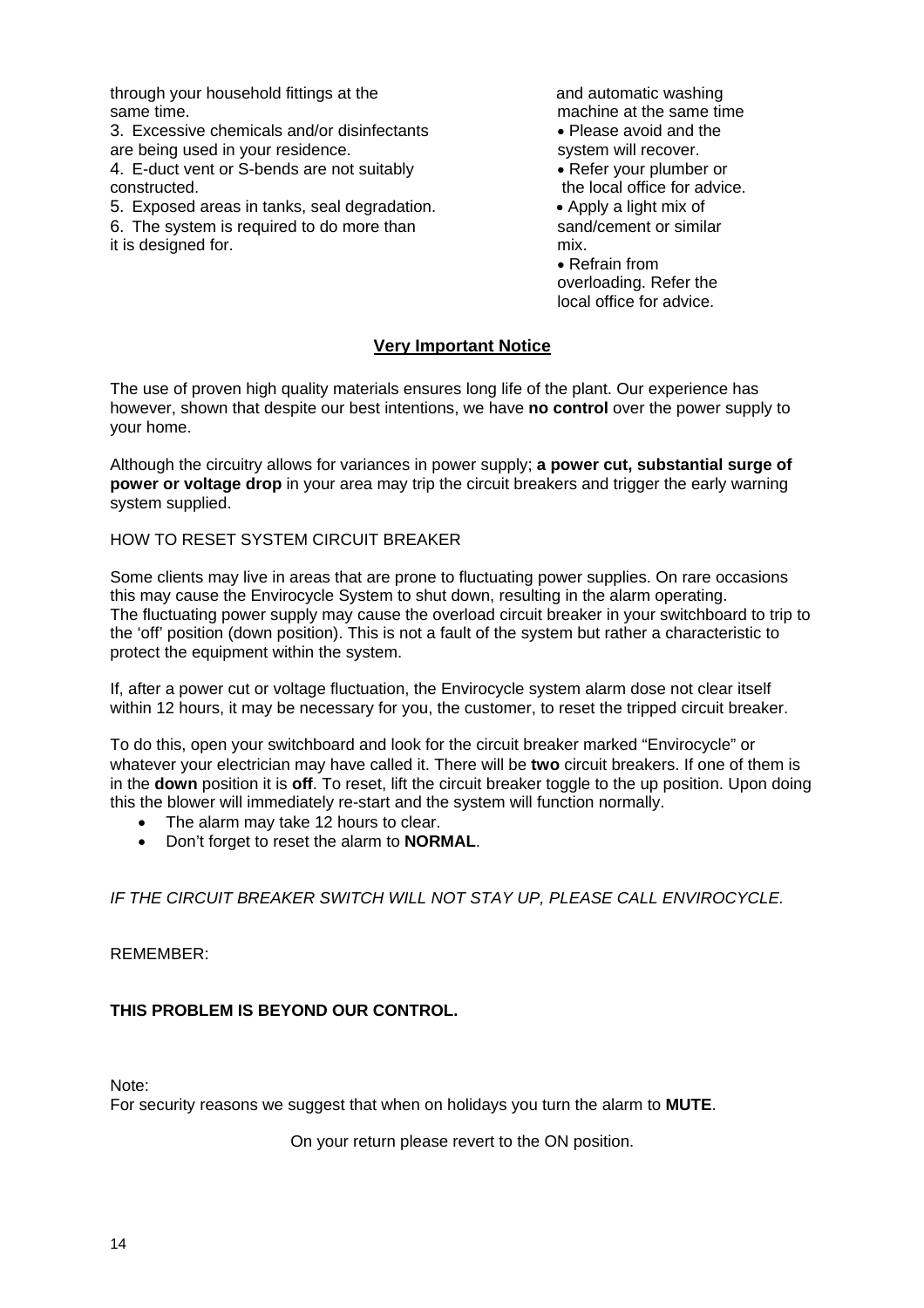# **Maintenance**

To ensure that sewage treatment plants perform to the high standards set by the regulating bodies, a maintenance program is stipulated by these bodies in the interest of environmental health and safety. Failure to have stipulated service carried out could result in a breach of public health legislation and subsequent legal proceedings.

The following information covering the requirements and maintenance for the first, second and ensuring years of operation is provided for your guidance.

# 1. THE ENVIROCYCLE PLANT **(excluding the Septic Tank/Compartment, mechanical and electrical components)**

Every 4 months inspections will occur during which the following are undertaken:

- Adjustments to air intake where necessary.
- Adjustments to sludge return where necessary.
- Cleaning of the plant, if necessary.
- Monitoring and maintaining the balance of the purifiers.
- Check sludge levels.
- Clean U.V. Disinfecting light.
- $\bullet$  Tests on water quality on site.
- Reports on the Local Council as directed.

BLOWER, IRRIGATION PUMP, U.V. LIGHT AND ELECTRICAL COMPONENTS.

Complete servicing and maintenance check of the blower, irrigation pump, U.V. light and electrical system. Four (4) monthly.

AFTER SALES SERVICE: Our Company offers a range of maintenance options. Please contact the Maintenance Department for further information.

### **NOTE: Envirocycle Model 10 NR only requires 3 services per annum.**

### **Renewals**

An offer to renew a maintenance program is provided after the third service in a twelve month period.

The offer is valid for thirty days.

Please choose a desired program and send your cheque, together with a signed copy of this offer, to our office.

## **Please ensure that all terms and conditions have been read and understood.**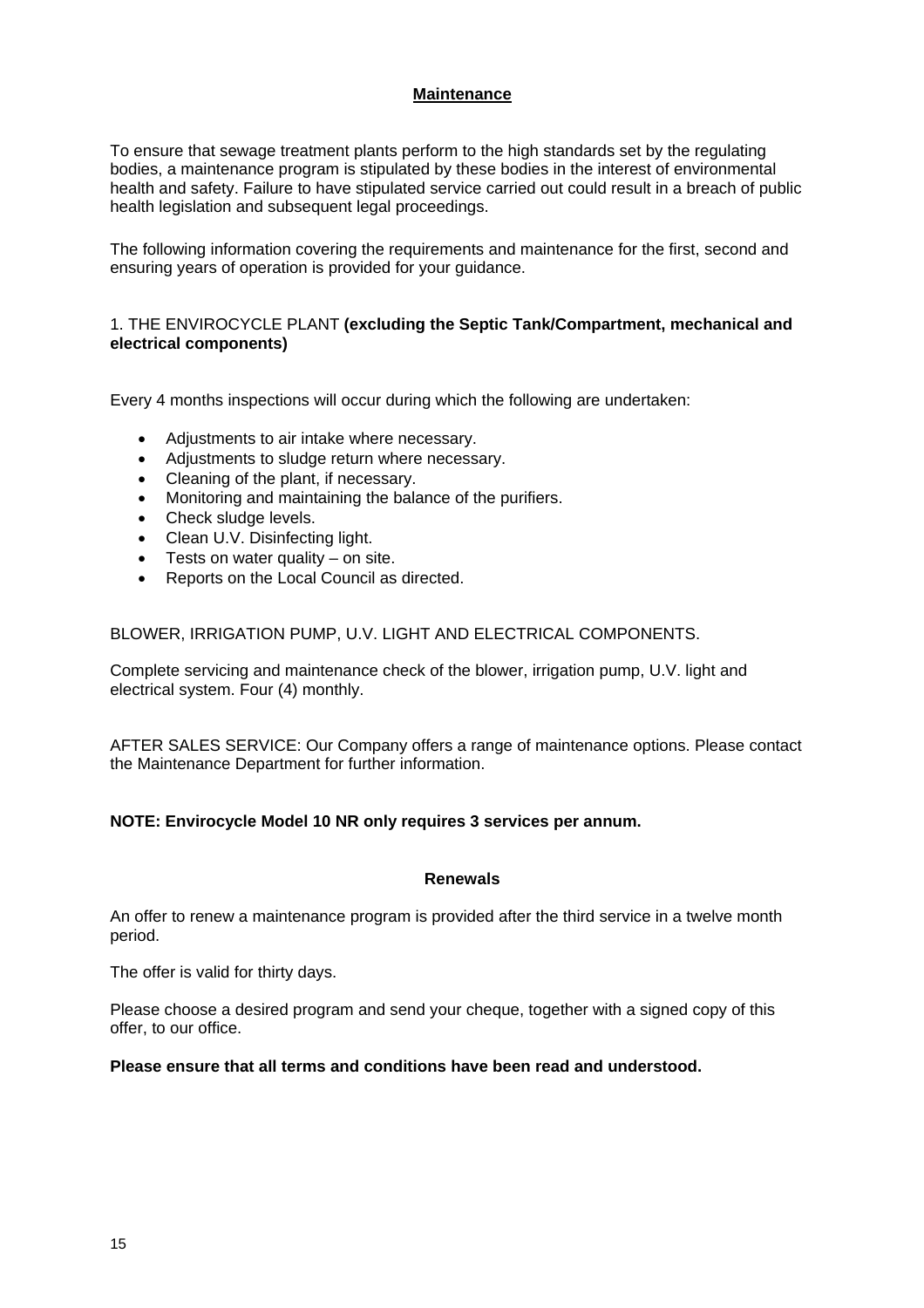# **Responsibilities and Legal Requirements**

In the interest of the homeowner and the public, certain requirements are imposed by the regulating bodies with regard to the installation of sewage treatment plants; be they Envirocycle, Septic or other systems.

The following are provided as a guide only. (Please check with the local regulating body for further information.)

- The Envirocycle is to be constructed in the approximate position indicated in the plan.
- The system may not be used until the site has been inspected and Council considers that the effluent and sullage can be completely disposed of on the site without nuisance or likely danger to health.
- No fruit or salad vegetable growing on the property shall be irrigated with effluent from the system.
- There shall be no irrigated water run-off from the allotment to the adioining properties, public places or reserves.
- The operator's manual, incorporating a service record, is to be provided with the unit. The date of each service shall be entered on the record sheet.
- The owner shall enter into a service contract with the manufacturer, distributor or their agents or any firm or contractor considered to be competent by the local Council.
- The service contractor shall make adjustments to each unit, its ventilation and irrigation system, when directed to do so by the department of Health, or local Council.
- The yard or garden areas of the allotment are turfed and/or landscaped to the satisfaction of Council and the Department of Health, before the system is used for irrigation purposes.

**Detailed conditions of installation are stated on the approval given to you by the regulating body. Please read them carefully and ask for advice should it be necessary.**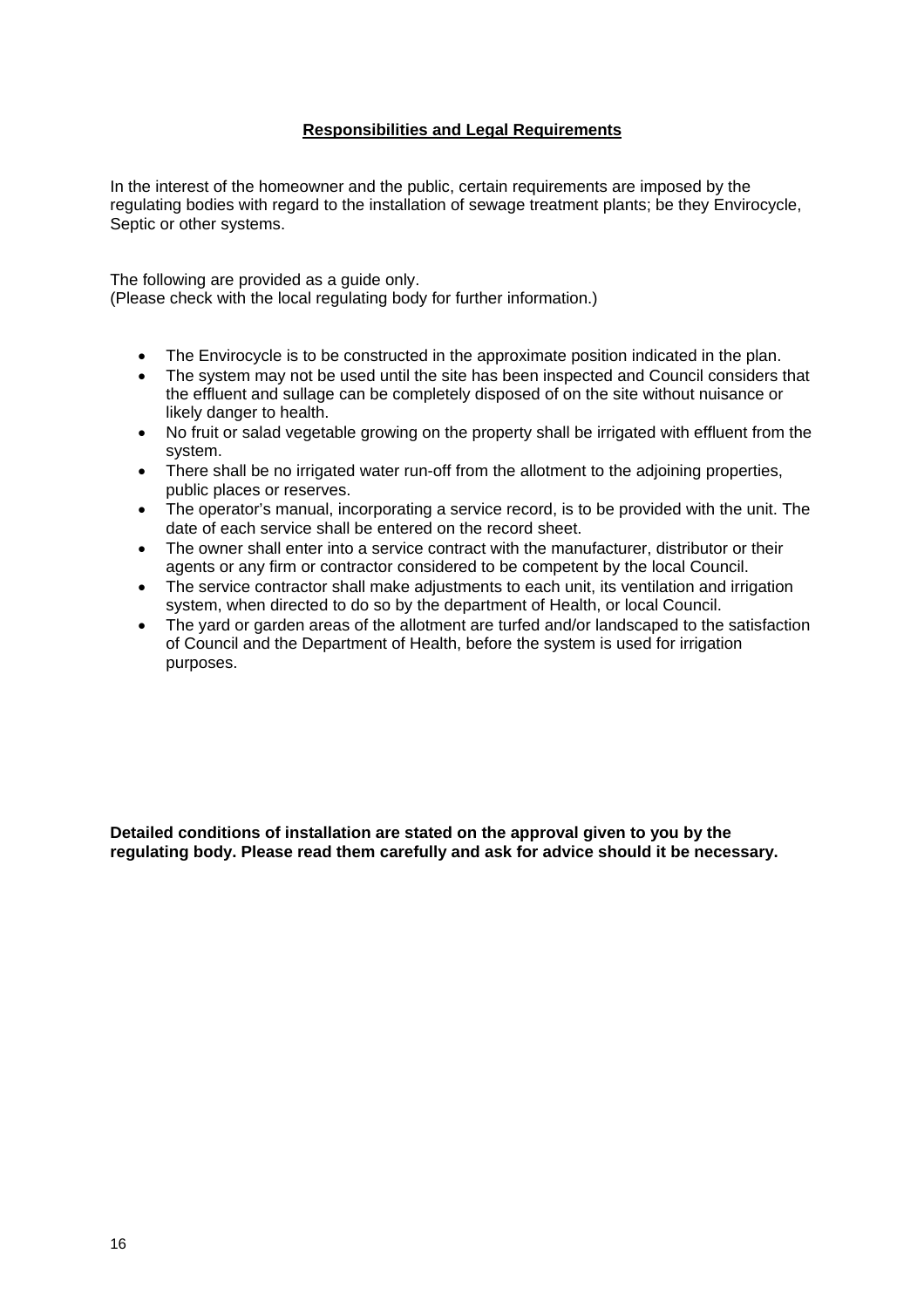# **Responsibility**

The owner of the plant is entirely responsible for the operation and maintenance of the plant.

The existence of a service contract does not transfer the responsibility from the owner to the supplier or its agents.

AWTS Maintenance Services Pty Ltd will not accept responsibility for warranty or operation if the Envirocycle Model 10NR is not serviced regularly by an AWTS Maintenance Service Pty Ltd accredited technician.

# **Garden irrigation**

Please do not waste this water.

You should be aware of the health Authority's requirements that: 'There shall be no irrigated water run-off from your allotment to adjoining properties, public places or reserves.'

Generally speaking you are not permitted to water the Councils footpath are care should be taken not to allow any run-off onto your neighbour's land.

It is the owner's responsibility to ensure that the irrigation area/s are maintained at all times. The maintenance technician will assist as much as possible.

NOTE: During maintenance inspections by the maintenance technician a report will be forwarded to the local council on the condition of the irrigation area.

### **Your Co-operation Please**

### **General Topics**

### ACCESS

For maintenance purposes, please ensure that FREE access is available to ALL manholes on the tank/s and to the ELECTRIC BOX. This is a requirement of the regulating.

Soil, plants, bark, etc. MUST be removed prior to a maintenance service.

### BLOWER DAMAGE – A VERY COSTLY PROBLEM

Avoid this problem by creating channels to take rainwater away from the vicinity of the Electric Box.

### **DO NOT create a water catchment area around the Envirocycle system as this could cause fusion of the Blower during periods of heavy rain.**

Insurance companies will NOT reimburse you for Blower damage caused by your negligence.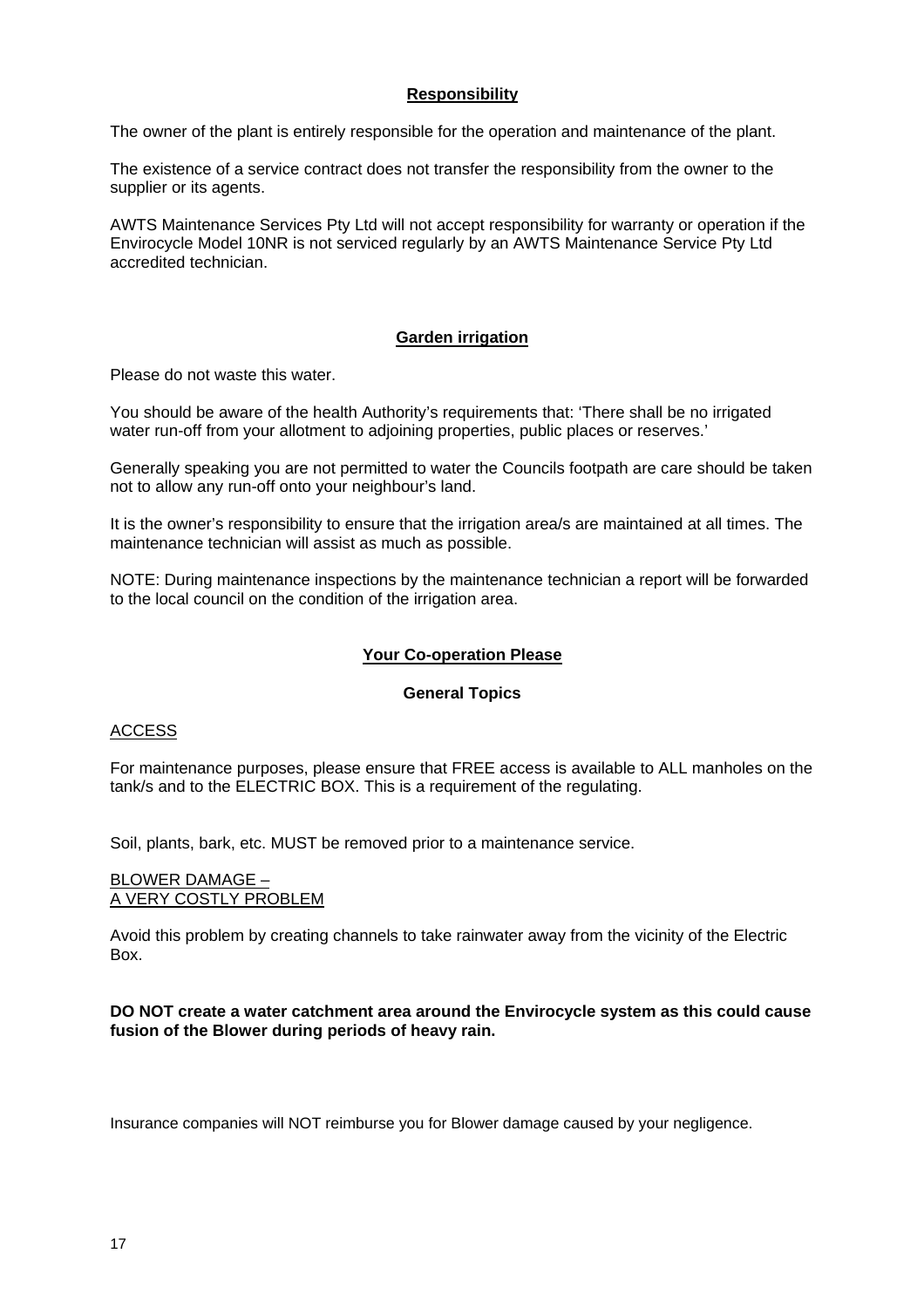# **HOUSEKEEPING**

Irrigation lines, spray heads, etc. can clog up over extended periods of use. (Dirt etc)

### **Manufactures of such equipment recommend that these items be flushed at least monthly.**

To avoid any inconvenience to you and to keep costs down, please comply with the manufacturers recommendations.

# **PLUMBING PROBLEMS**

• BLOCKAGES IN THE DRAINAGE LINES from the house to the system are plumbing problems. If your household fittings are not draining away, please check the inlet to the Septic Tank or Compartment for blockages.

Usually the lines can be cleared at this INLET point by inserting a rod down the inlet pipe.

Should this not be possible please call your local plumber or drainer.

• THE LOSS OF A WATER SEAL in fittings, allowing gases to escape, should be initially referred to your local plumber for corrective measures.

AN INCORRECTLY CONSTRUCTED E Duct Vent could be the cause of this problem.

• E DUCT VENTS should be constructed to ensure the proper dispersal of gaseous byproducts prevalent in all forms of sewage treatment.

The vent should be positioned at least 600mm above the highest point in the house so that prevailing winds will carry away such gases.

### **IN THE HOUSE**

- Reduce foaming by adding a tablespoon of crushed bath soap (leftovers) to your washing powder.
- After wiping down tiles and the like, rinse the cloth in a bucket then discard the contents in the yard, not in the system.
- When the alarm sounds PLEASE refer to the fault finding section in this handbook before calling us

# **THIS WILL HELP KEEP DOWN COSTS**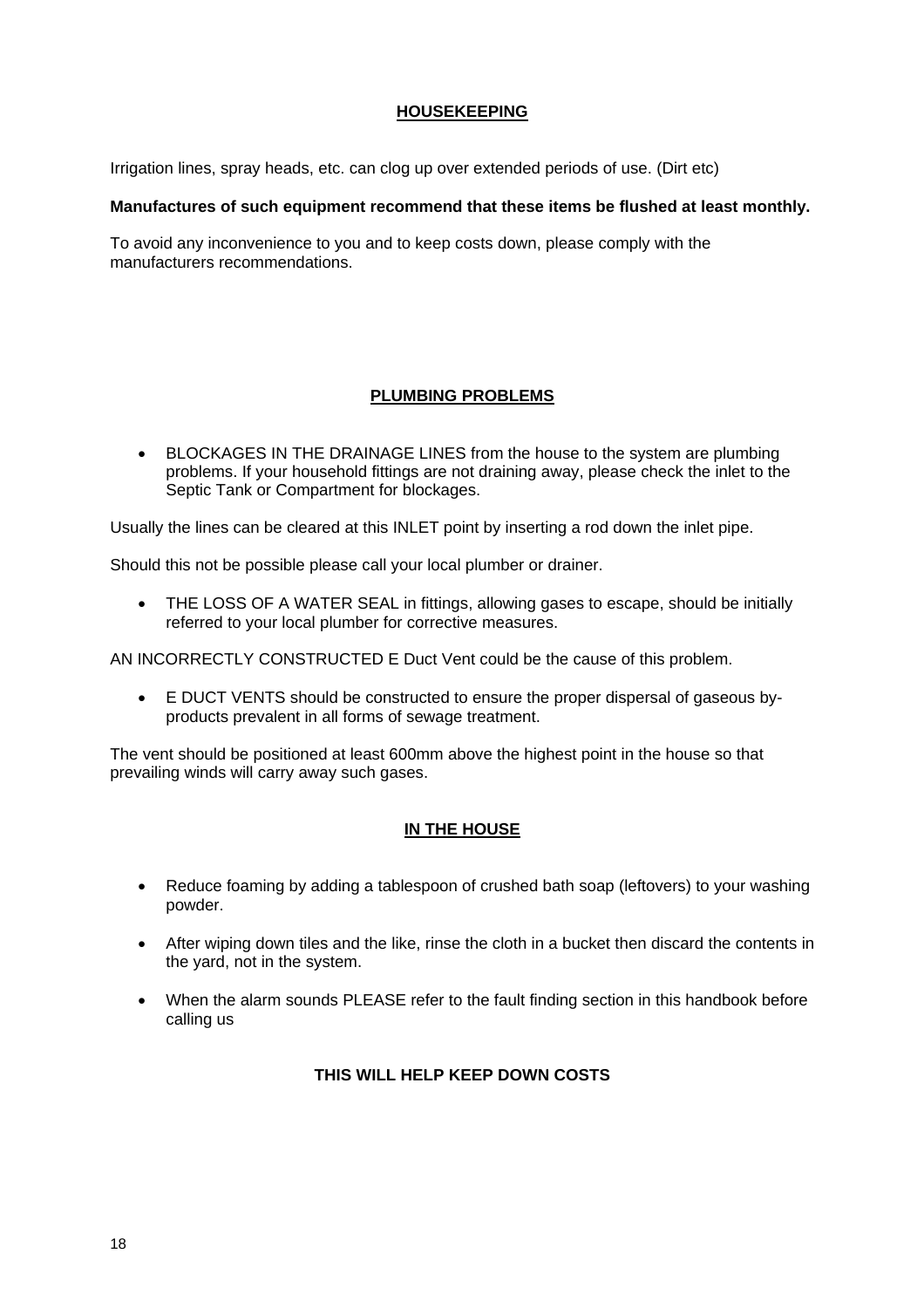# **CHANGE OF OWNERSHIP**

### **TO ENABLE US TO CONTINUE SERVICING THE SYSTEM, COULD**  YOU PLEASE ADVISE US SHOULD YOU SELL YOUR PROPERTY.

# PLEASE NOTE THE PHONE NUMBER OF THE SERVICE CENTRE LISTED ON THE REVERSE OF THIS HANDBOOK.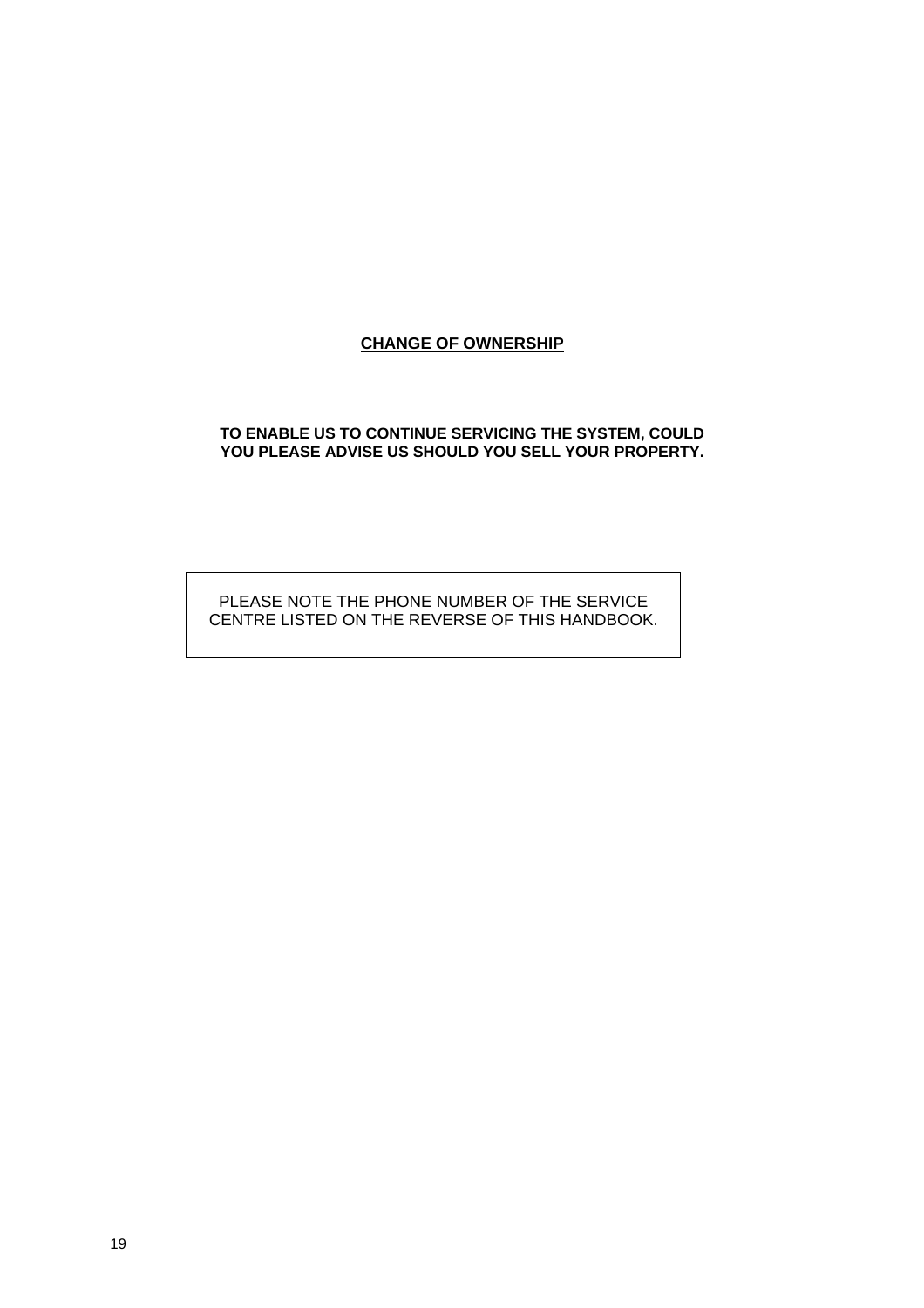# **WARRANTY ENVIROCYCLE MODEL 10NR**

| Concrete Tank<br>15 years<br>20 years<br>Internal Baffles<br>15 years<br>20 years<br>(Concrete)<br><b>Fittings</b><br>Pipework (PVC etc)<br>15 years<br>20 years<br>Fixings (Stainless etc)<br>15 years<br>20 years<br>Filter Media<br>15 years<br>20 years<br><b>Electrical Components</b><br><b>Control Box</b><br>5 years<br>1 years<br>Alarm Panel<br>1 years<br>5 years<br>1 years<br>5 years<br><b>Irrigation Pump</b><br>Air Pump<br>5 years<br>1 year<br>U.V. Disinfection Light<br>5 years<br>1 year | <b>Structure</b> | Warranty | Service Life |
|---------------------------------------------------------------------------------------------------------------------------------------------------------------------------------------------------------------------------------------------------------------------------------------------------------------------------------------------------------------------------------------------------------------------------------------------------------------------------------------------------------------|------------------|----------|--------------|
|                                                                                                                                                                                                                                                                                                                                                                                                                                                                                                               |                  |          |              |
|                                                                                                                                                                                                                                                                                                                                                                                                                                                                                                               |                  |          |              |
|                                                                                                                                                                                                                                                                                                                                                                                                                                                                                                               |                  |          |              |
|                                                                                                                                                                                                                                                                                                                                                                                                                                                                                                               |                  |          |              |

# **NOTE: Warranty is conditional upon an accredited AWTS Maintenance Services Pty Ltd Service technician maintaining the system continuously after commissioning.**

All mechanical and electrical parts have a minimum service life of 5 years. Service life is the time for mechanical and electrical parts to operate before breakdown/failure is expected.

Air Pumps have components, which must be changed every 16 months at owner's cost.